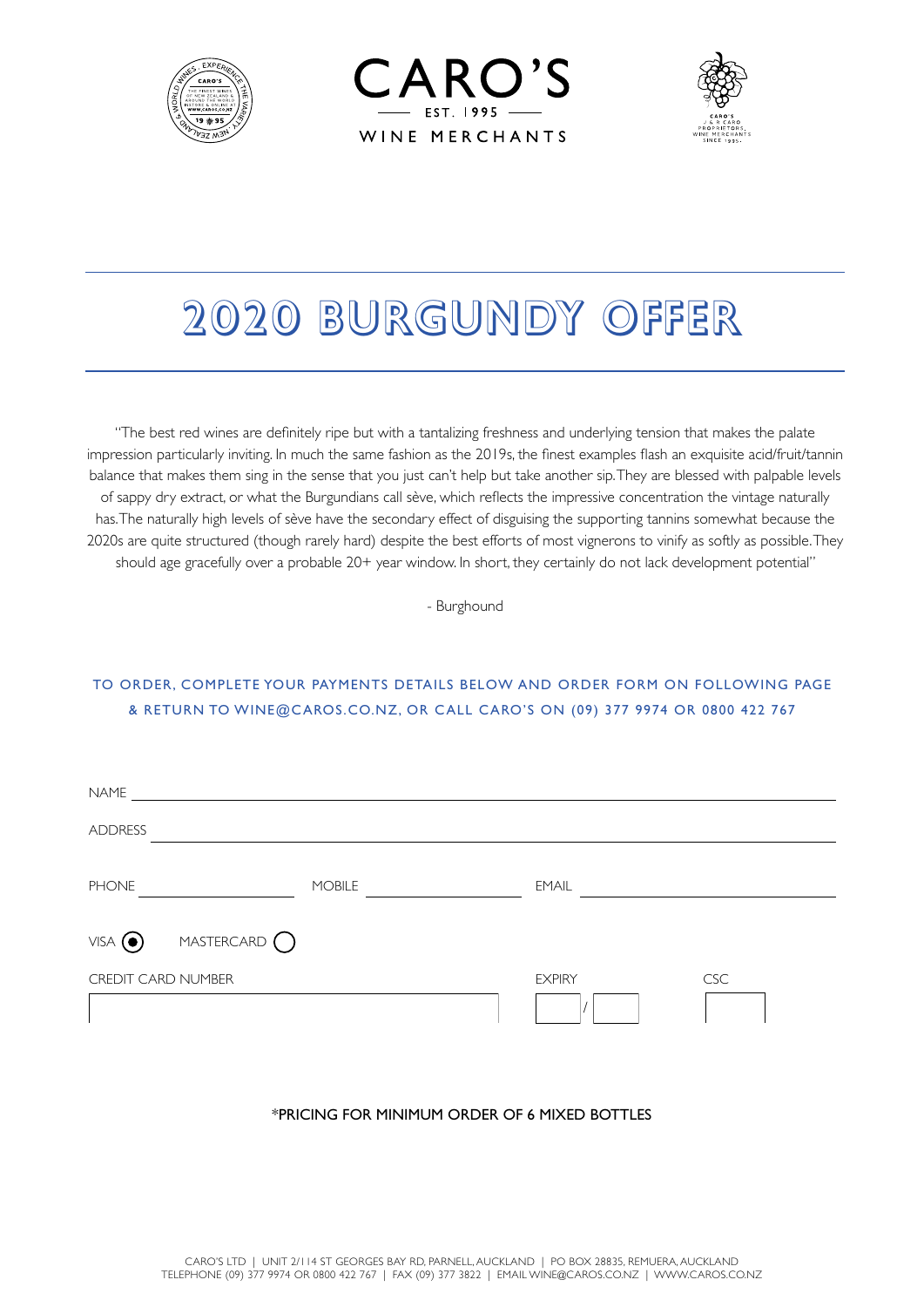| <b>WINE ORDER FORM</b>                                      | <b>QUANTITY</b> | PRICE*<br>(In mixed $6+$ ) |
|-------------------------------------------------------------|-----------------|----------------------------|
| <b>WHITES</b>                                               |                 |                            |
| 2020 Bouchard Beaune du Chateau Blanc                       |                 | \$74.99                    |
| 2020 Bouchard Beaune Clos St Landry                         |                 | \$125.00                   |
| 2020 Bouchard Corton Charlemagne                            |                 | \$340.00                   |
| 2020 Bouchard Meursault Genevrieres                         |                 | \$160.00                   |
| 2020 Bouchard Puligny Montrachet Les Chalumeaux             |                 | \$165.00                   |
| 2020 Faiveley Puligny Montrachet Les Folatieres             |                 | \$185.00                   |
| 2020 Faiveley Puligny Montrachet Les Referts                |                 | \$170.00                   |
| 2020 Jadot Beaune Bressandes                                |                 | \$95.00                    |
| 2020 Jadot Chassagne Montrachet Morgeot Clos de la Chapelle |                 | \$140.00                   |
| 2020 Jadot Pernand Vergelesses Les Combottes                |                 | \$64.99                    |
| 2020 Jadot Puligny Montrachet                               |                 | \$120.00                   |
| 2020 Jadot Puligny Montrachet Clos de la Garenne            |                 | \$160.00                   |
| 2020 Jadot Puligny Montrachet Les Referts                   |                 | \$140.00                   |
|                                                             |                 |                            |
| <b>REDS</b>                                                 |                 |                            |
| 2020 Bouchard Beaune Clos de la Mousse                      |                 | \$125.00                   |
| 2020 Bouchard Beaune du Chateau Rouge                       |                 | \$74.99                    |
| 2020 Bouchard Beaune Greve Vigne de L'Enfant Jesus          |                 | \$240.00                   |
| 2020 Bouchard Beaune Les Teurons                            |                 | \$95.00                    |
| 2020 Bouchard Chambertin Clos Des Beze                      |                 | \$815.00                   |
| 2020 Bouchard Le Corton                                     |                 | \$250.00                   |
| 2020 Bouchard Monthelie Champs Fulliot                      |                 | \$74.99                    |
| 2020 Bouchard Savigny les Beaune Les Lavieres               |                 | \$74.99                    |
| 2020 Bouchard Volnay Caillerets Cuvee Carnot                |                 | \$145.00                   |
| 2020 Bouchard Volnay Taillepieds                            |                 | \$120.00                   |
|                                                             |                 |                            |
| 2020 Faiveley Chambertin Clos Des Beze                      |                 | \$825.00                   |
| 2020 Faiveley Chambolle Musigny Les Fuees                   |                 | \$240.00                   |
| 2020 Faiveley Corton Clos de Corton                         |                 | \$395.00                   |
| 2020 Faiveley Gevrey Chambertin Cazetiers                   |                 | \$225.00                   |
| 2020 Faiveley Latricieres Chambertin                        |                 | \$525.00                   |
| 2020 Faiveley Mazi Chambertin                               |                 | \$525.00                   |
| 2020 Faiveley Nuits st George Les Porets                    |                 | \$145.00                   |
| 2020 Faiveley Nuits St George Les St George                 |                 | \$240.00                   |
|                                                             |                 |                            |
| 2020 Jadot Bonnes Mares                                     |                 | \$670.00                   |
| 2020 Jadot Chambertin Clos de Beze                          |                 | \$670.00                   |
| 2020 Jadot Chambolle Musigny Les Fuees                      |                 | \$190.00                   |
| 2020 Jadot Chapelle Chambertin                              |                 | \$415.00                   |
| 2020 Jadot Corton Pougets                                   |                 | \$175.00                   |
| 2020 Jadot Gevrey Chambertin Clos St Jacques                |                 | \$320.00                   |
| 2020 Jadot Monthelie Champs Fulliot                         |                 | \$74.99                    |
| 2020 Jadot Pommard Grands Epenots                           |                 | \$145.00                   |
| 2020 Jadot Savigny les Beaune La Dominode                   |                 | \$74.99                    |
| 2020 Jadot Volnay Clos de la Barre                          |                 | \$125.00                   |

# RETURN YOUR COMPLETED ORDER FORM TO WINE@CAROS.CO.NZ OR CALL CARO'S ON (09) 377 9974 OR 0800 422 767

\*PRICING FOR MINIMUM ORDER OF 6 MIXED BOTTLES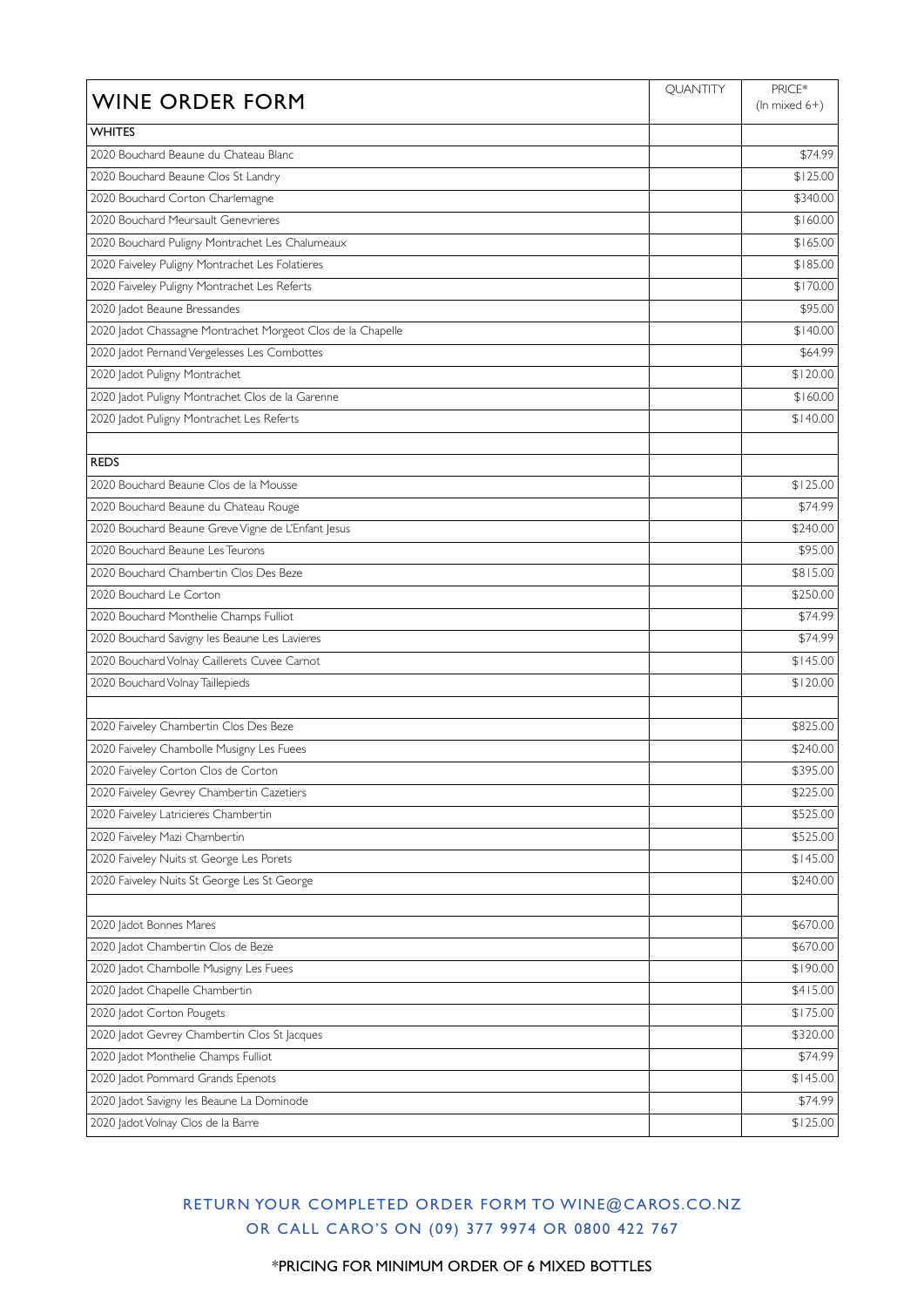# **WHITES**

# 2020 Bouchard Beaune du Chateau Blanc - \$74.99

Mid lemon yellow. Some waxy yellow fruit on the nose, less finesse than the Meursault, though with agreeable plump fruit, a whiff of coconut and some good lime infused acidity. 90-92 Jasper Morris

The 2020 Beaune 1er Cru du Château Blanc had been assembled in foudre when I tasted it. Exhibiting aromas of pear, hazelnuts, white flowers, freshly baked bread and orange oil, it's a medium to full-bodied, chalky and incisive wine with lively acids and a saline finish. 89-91 Wine Advocate

#### 2020 Bouchard Beaune Clos St Landry - \$125

Fine fresh pale lemon. The bouquet has a delicacy yet with intensity that is very classy. This site really does work well in white. There is nothing like the weight of a Clos des Mouches but there is a striking elegance with an underlying tensile strength. Pure ripe lemon notes to finish. 91-93 Jasper Morris

#### 2020 Bouchard Corton Charlemagne - \$340

Pale lemon colour, considerable concentration on the nose, not yet much detail. Oof, there is a really impressive wealth of fruit here, taking the upper hand over the terroir for the moment but there is so much still to come. 20% new wood. The stones are waiting! Really very long, a majestic Corton-Charlemagne in the making. 95-98 Jasper Morris

Aromas of orange oil, peach, confit citrus, freshly baked bread, beeswax and white flowers preface the 2020 Corton-Charlemagne Grand Cru, a full-bodied, layered and concentrated wine that's deep and muscular, with a rich but tensile profile and a long, chalky finish. 92-94+ Wine Advocate

#### 2020 Bouchard Meursault Genevrieres - \$160

Fine lemon and lime colour, with a detailed elegant bouquet and a sense of class all the way through to a slightly richer bouquet. The Bouchard 2020 Genevrières certainly has the detail, with a mix of white fruits, a little apple and also some citrus. 92-94 Jasper Morris

The 2020 Meursault 1er Cru Genevrières wafts from the glass with aromas of citrus oil, crisp Anjou pear, hazelnuts, white flowers and freshly baked bread. Medium to full-bodied, satiny and enveloping, with an ample core of fruit, terrific concentration, bright acids and a long, saline finish. 92-94 Wine Advocate

> 2020 Bouchard Puligny Montrachet Les Chalumeaux - \$165 2020 Faiveley Puligny Montrachet Les Folatieres - \$185 2020 Faiveley Puligny Montrachet Les Referts - \$170

# 2020 Jadot Beaune Bressandes - \$95

The 2020 Beaune 1er Cru Bressandes Blanc (Domaine Gagey), from a parcel at the top of the slope is another notable success this year. Mingling aromas of citrus zest and clear honey with hints of hazelnuts and fresh pastry, it's medium to full-bodied, satiny and seamless, with a chiseled profile and a long, mineral finish. 91-93 Wine Advocate

#### 2020 Jadot Chassagne Montrachet Morgeot Clos de la Chapelle - \$140

The swan song for this cuvée is the 2020 Chassagne-Montrachet 1er Cru Morgeot Clos de la Chapelle (Duc de Magenta), a muscular, concentrated wine that exhibits aromas of orange oil, peach, buttery pastry and white flowers. Medium to full-bodied, satiny and textural, with a fleshy core of ripe fruit and bright balancing acids, it offers a classic expression of Morgeot in all its exuberance. 91-93 Wine Advocate

#### 2020 Jadot Pernand Vergelesses Les Combottes - \$64.99

The 2020 Pernand-Vergelesses Les Combottes (Domaine Gagey) reveals areas of pear, confit citrus, white flowers and vanilla pod. Medium to full-bodied, taut and tangy, with a nicely concentrated core of fruit and fine cut, it's built to age with grace. 90 Wine Advocate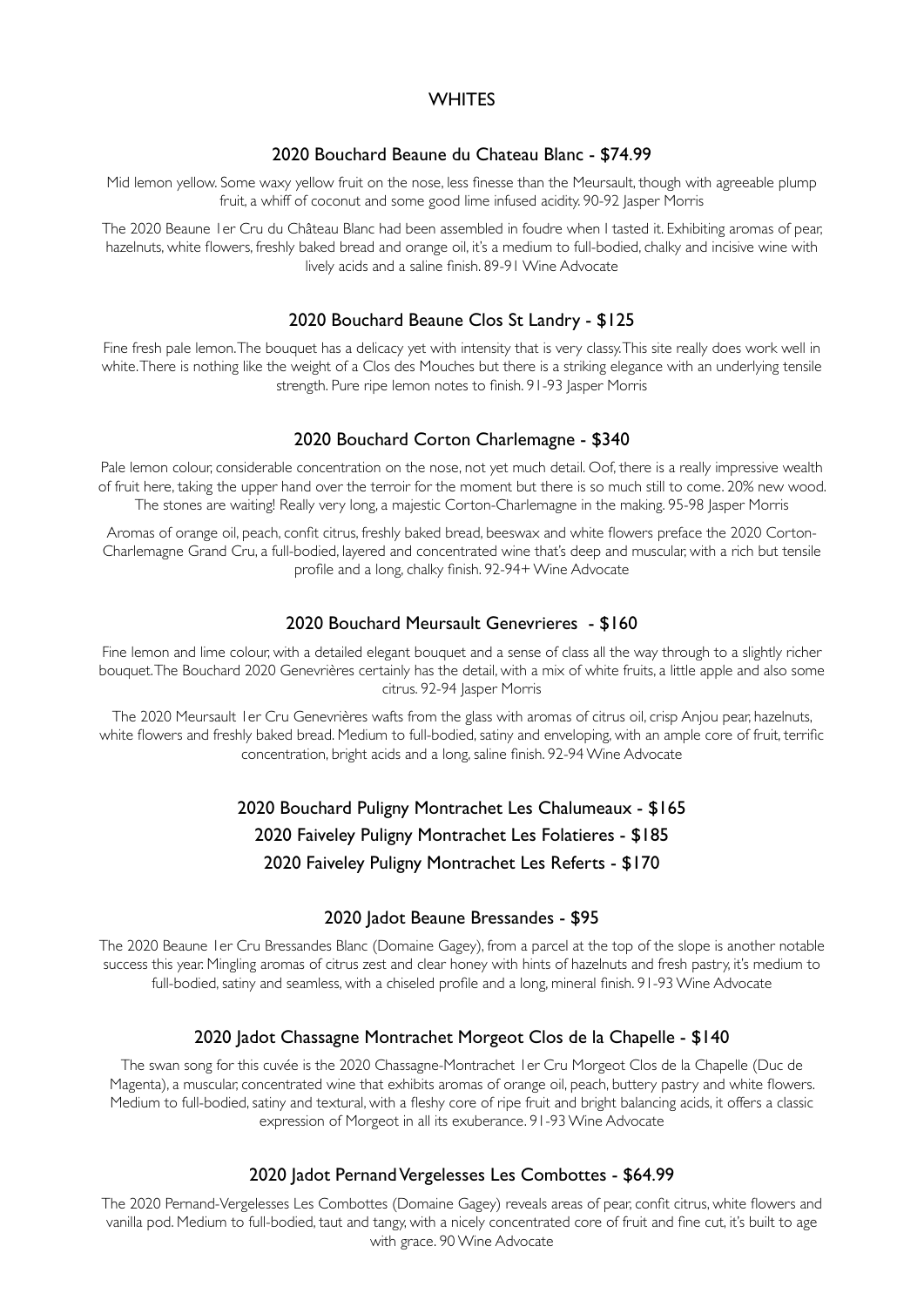# 2020 Jadot Puligny Montrachet - \$120

#### 2020 Jadot Puligny Montrachet Clos de la Garenne - \$160

Passerillage-inflected aromas of orange oil, peach, barley sugar, apricot and freshly baked bread preface the 2020 Puligny-Montrachet 1er Cru Clos de la Garenne (Duc de Magenta), a medium to full-bodied, deep and fleshy wine that's ample and enveloping, with lively acids and a long, saline finish.92-94 Wine Advocate

#### 2020 Jadot Puligny Montrachet Les Referts - \$140

the 2020 Puligny-Montrachet 1er Cru Les Referts (Domaine Louis Jadot) wafts from the glass with aromas of freshly baked bread, buttered popcorn, citrus zest and white flowers. Medium to full-bodied, taut and concentrated, it's chiseled and mineral, with tangy acids and a chalky finish. 92-94 Wine Advocate

#### REDS

#### 2020 Bouchard Beaune Clos de la Mousse - \$125

Like the Savigny Lavières, Clos de la Mousse is another spot with cooler clays. Very dense purple. Some plums on the nose, a little rounder, with good acidity behind, more red fruit notes emerge beneath. This shows considerable promise. 90-92 Jasper Morris

Aromas of cherries, cassis, licorice and rose petals introduce Bouchard's 2020 Beaune 1er Cru Clos de la Mousse, a medium to full-bodied, rich and concentrated wine that's lively and seamless, with a fleshy core of fruit and a long, perfumed finish. 90-92 Wine Advocate

#### 2020 Bouchard Beaune du Chateau Rouge - \$74.99

Yields of merely 20 hectoliters per hectare have delivered a 2020 Beaune 1er Cru du Château of unusual presence and concentration, wafting from the glass with aromas of cherries, sweet berries, rose petals and spices. Medium to full-bodied, ample and velvety, it's deep and layered, with lively acids and powdery tannins. Readers who have walked Beaune's hillsides and know the extent of Bouchard's holdings will realize how much prime terroir goes into this remarkably accessible bottling. 90-92 Wine Advocate

2020 Beaune du Château "1er"rouge: (the first vintage for this wine was in 1907 and the heart of it is composed by Les Aigrots though there are as many as 16 other 1ers included, that comprise a whopping 26 ha, depending on the vintage; in 2019 there were a total of 17 1ers). There is touch of mocha to the mostly purple fruit and warm earth scented nose. The almost lavishly rich and opulent middle weight flavors possess a suave and round flavors that, somewhat curiously given the richness, concludes in a youthfully austere finale. (89-91) 2027+ Burghound

#### 2020 Bouchard Beaune Greve Vigne de L'Enfant Jesus - \$240

This is a free draining soil, but deep enough that it did not dry out during the parched summer. Dark purple black, one of the more sunshine laden bouquets but with a joyous plump fruit on the palate refreshed at the back by a little useful acidity. Good length, no undue heat. 91-94 Jasper Morris

Unfurling in the glass with aromas of blackberries and raspberries mingled with notions of warm spices, rose petals, orange rind and dark chocolate, the 2020 Beaune 1er Cru Les Grèves Vigne de l'Enfant Jesus is medium to full-bodied, ample and concentrated, with a deep core of fruit that's framed by rich, powdery tannins and succulent acids. It's a terrific effort that should land toward the upper end of my score range. 92-94 Wine Advocate

#### 2020 Bouchard Beaune Les Teurons - \$95

The Bouchard holding is up slope on the limestone, the first vineyard to be picked. Rich intense purple. There is a good energy to the bouquet, as much red fruit as black, a fine thick texture of ripe fruit with some attractive oak. This Teurons is riper than the Clos de la Mousse but was picked in good time. 90-92 Jasper Morris

The 2020 Beaune 1er Cru Les Teurons bursts with aromas of cherries, wild berries, cassis and licorice. Medium to fullbodied, rich and ample, it's a fleshy, enveloping, textural wine that's generous and elegant. 91-93 Wine Advocate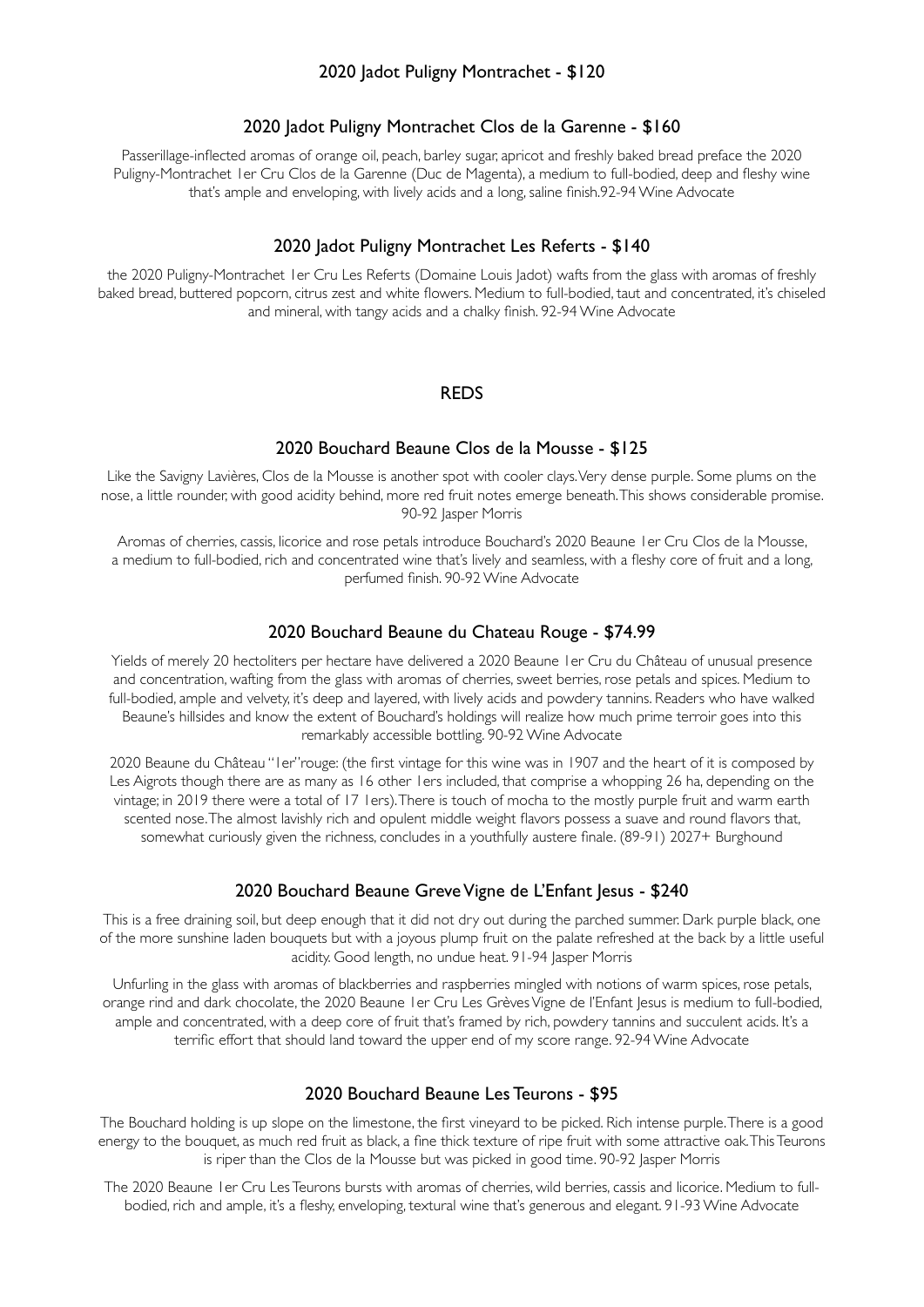# 2020 Bouchard Chambertin Clos Des Beze - \$815

Dark colour, 30% whole bunch, a suave intensity of fruit, very backward, not overdone, with a little coconut sweetness alongside the dark raspberry. It is a little too massive to display its quintessential elegance yet, but I think that lies beneath and will come out after racking. There may yet be more of an up-side to my conservative score. 92-96 Jasper Morris

Opening in the glass with a rich bouquet of wild berries, cassis, orange rind, rich spices, loamy soil, black truffles and toasty new oak, the 2020 Chambertin Clos de Bèze Grand Cru is full-bodied, ample and seamless, with a rich, enveloping core of fruit, ripe tannins and lively acids. Concluding with a long, resonant finish, it's a terrific wine in the making. 94-96 Wine Advocate

2020 Chambertin-Clos de Bèze: (from purchased grapes). Moderately generous wood and menthol fight somewhat with the exuberantly spicy black cherry liqueur-like aromas that are cut with lovely floral wisps. There is excellent concentration to the bigger-bodied and more powerful flavors that are blessed with ample amounts of sappy dry extract that does a fine job of buffering the firm tannic spine shaping the complex, balanced and hugely long finale. Excellent. (93-95) 2035+ Burghound

# 2020 Bouchard Le Corton - \$250

Vinification included 40% whole bunches, slightly higher than the other Côte de Beaune vineyards. Deepish colour with a more crimson edge. The stems show with a slightly smoky nose. A brooding powerhouse but it is also light on its feet with an interesting complex mix of red and black fruit, plus the more open structure from whole bunch. 92-94 Jasper Morris

The 2020 Le Corton Grand Cru is a worthy successor to the striking 2019 (which I probably underrated last year). Soaring from the glass with aromas of rose petals, orange rind, raspberries, rich soil tones and cinnamon, it's full-bodied, velvety and seamless, with a deep and layered core of fruit, vibrant acids and fine, melting tannins, concluding with a long, saline finish. This emblematic cuvée has always been a solid bottling chez Bouchard, but in the last few years it seems to have attained a whole new level of quality. When I asked Frédéric Weber what might account for this shift, he explained that he picks later and includes more whole bunches in the vinification. Whatever the reason, readers are advised to take note, as I don't think the market has yet factored in quite how good this wine is. 93-95 Wine Advocate

# 2020 Bouchard Monthelie Champs Fulliot - \$74.99

#### 2020 Bouchard Savigny les Beaune Les Lavieres - \$74.99

The 2020 Savigny-lès-Beaune 1er Cru Les Lavières wafts from the glass with notions of rich berry fruit, cherries and plums mingled with smoke and spices. Medium to full-bodied, rich and fleshy, with fine concentration, powdery tannins and a long, perfumed finish, it's a sleeper of the vintage well worth seeking out. 91-93 Wine Advocate

2020 Savigny-lès-Beaune "Les Lavières": (from a huge 3.85 ha parcel purchased in 1909). Ripe and fresh aromas consist mostly of poached plum and black raspberry that are laced with hints of spice, earth and violet. There is both very good volume and density to the attractively textured medium-bodied flavors that exude evident minerality on the palate coating, youthfully austere and bitter pit fruit-inflected finish. (89-91) 2028+ Burghound

#### 2020 Bouchard Volnay Caillerets Cuvee Carnot - \$145

Absolutely black centre to this with a massively concentrated bouquet, thus far hiding the detail. Inky depths. I would like to see this again after racking. The wine is not destabilised on the palate and the concentration is certainly exceptional, fresher at the finish. There is certainly an awful lot of wine here: buy it if you want a wine for 25 years time! 92-95 Iasper Morris

Cropped at a derisory 15 hectoliters per hectare, the quality of Bouchard's 2020 Volnay 1er Cru Les Caillerets Ancienne Cuvée Carnot is some compensation for the lack of quantity. Unfurling in the glass with aromas of dark berries, rose petals, plums, raw cocoa and orange rind, it's medium to full-bodied, layered and velvety, with powdery tannins, lively acids and a long, fragrant finish. 92-94+ Wine Advocate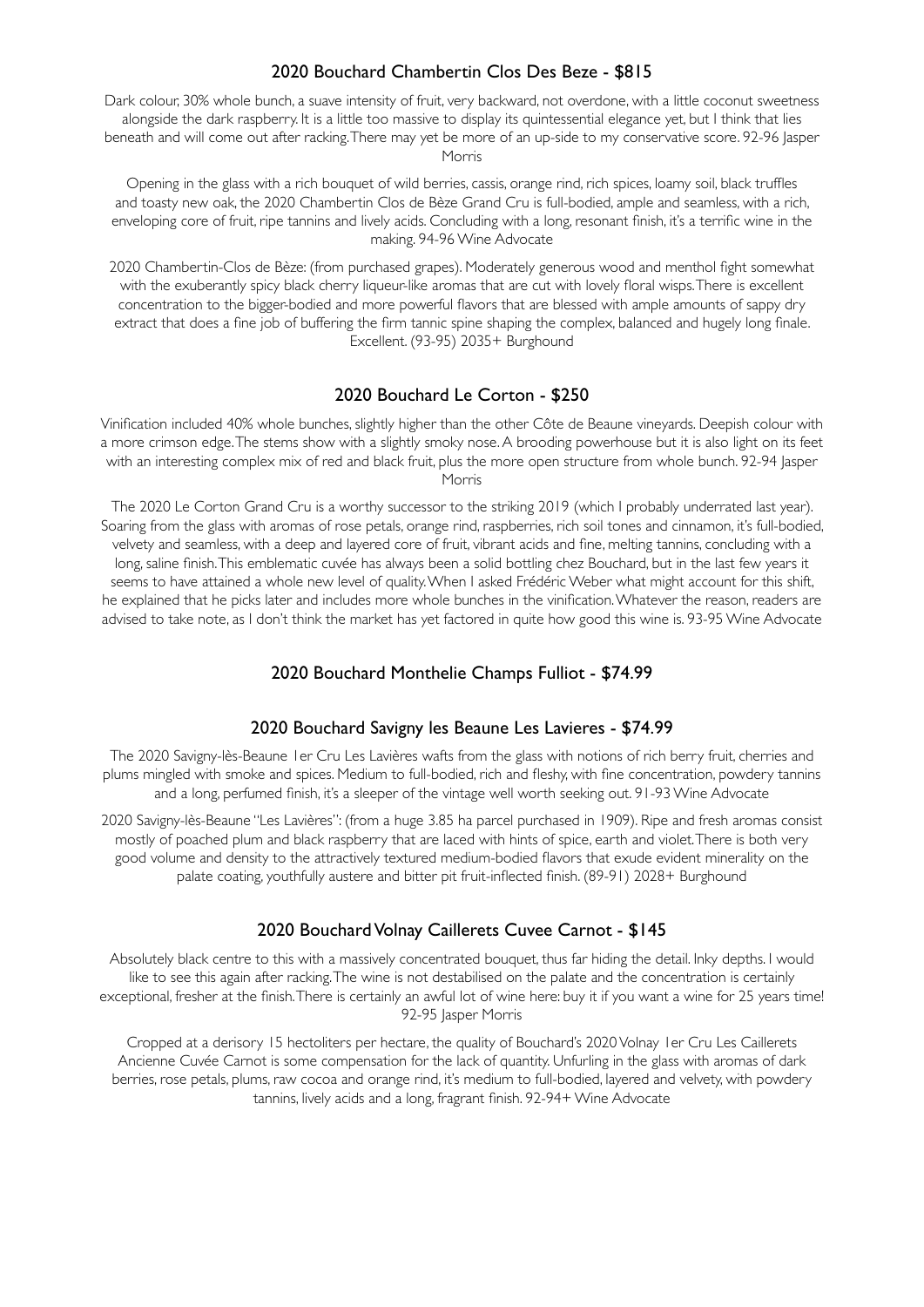# 2020 Bouchard Volnay Taillepieds - \$120

Another black colour with purple rim. The bouquet wants to offer some elegance despite the massive concentration of the vintage. Succulent dark raspberry, a glossy character also on the palate, firmer tannins behind for sure. Medium plus length and the useful acidity which picks out points of red fruit. 91-93 Jasper Morris

If the Cuvée Carnot tends to take center stage chez Bouchard, it's the 2020 Volnay 1er Cru Les Taillepieds that's the Volnay to beat to my palate this year. Exhibiting aromas of cherries, raspberries, loamy soil, black truffle and raw cocoa, it's medium to full-bodied, concentrated and elegantly muscular, with terrific depth and mid-palate amplitude, concluding with a long, mineral finish. 93-95 Wine Advocate

#### 2020 Faiveley Chambertin Clos Des Beze - \$825

The 2020 Chambertin-Clos de Bèze Grand Cru is brilliant, unwinding in the glass with aromas of wild berries and cherries mingled with dark chocolate, sweet spices, peonies and grilled squab. Full-bodied, layered and velvety, it's concentrated and multidimensional, with a dramatically textural, perfumed palate and a long, saline finish. 95-97 Wine Advocate

Noticeable wood is present on the super-spicy and floral nose of layered red and blue pinot fruit aromas. The mouthfeel of the large-scaled flavors is positively gorgeous with excellent richness, indeed opulence, that contrasts with the youthfully austere, complex and hugely long finish where a touch of warmth slowly emerges. This is also seriously impressive. 93-96 Burghound

#### 2020 Faiveley Chambolle Musigny Les Fuees - \$240

#### 2020 Faiveley Corton Clos de Corton - \$395

Mingling deep fruit tones evocative of red cherries and plums with notions of loamy soil, licorice, orange rind, rose petals and sweet spices, the 2020 Corton Grand Cru Clos des Cortons Faiveley is full-bodied, layered and multidimensional, with terrific concentration, tangy acids and a long, saline finish. This is extremely promising. 94-96 Wine Advocate

Very ripe though again, attractively fresh aromas are comprised by notes of poached plum, cassis, the sauvage and a pretty spice nuances, especially anise. The supple and somewhat surprisingly, not especially dense flavors possess a caressing mouthfeel before terminating in a vibrant and sneaky long finish that firms up significantly as it sits on the palate. As always with this ageworthy wine, patience absolutely required. 92-94 Burghound

#### 2020 Faiveley Gevrey Chambertin Cazetiers - \$225

The 2020 Gevrey-Chambertin 1er Cru Les Cazetiers is brilliant, unwinding in the glass with aromas of dark berries, plums, dark chocolate, spices and vanilla pod. Medium to full-bodied, layered and concentrated, it's elegantly muscular, with a deep and multidimensional core and a long, expansive finish. It's worth a special effort to seek out. 93-95+ Wine Advocate

Once again there is a lovely sense of freshness to the more restrained, even brooding, dark berry fruit nose that is cut with hints of the sauvage and just turned earth. The dense, powerful and gorgeously textured larger-scaled flavors brim with both dry extract and minerality before concluding in a complex, balanced and sneaky long finale. Excellent potential here. 91-94 Burghound

#### 2020 Faiveley Latricieres Chambertin - \$525

Continuing this site's hot streak, the 2020 Latricières-Chambertin Grand Cru wafts from the glass with notions of wild berries, peonies, exotic spices, sweet soil tones, espresso roast and bergamot. Full-bodied, velvety and layered, it's deep and concentrated, with lively acids and a layered, vibrant core of fruit, concluding with a chalky finish. 94-96 Wine Advocate

The 2020 Latricières-Chambertin Grand Cru is one of the best Faiveley wines on the nose: very good definition and mineralité here, poised and focused, not short-changing anyone in terms of power. The palate is medium-bodied with sappy red fruit, fine acidity and grip with a dense and quite weighty finish, yet it manages to maintain finesse. Uncompromising...in a good way. 94-96 Vinous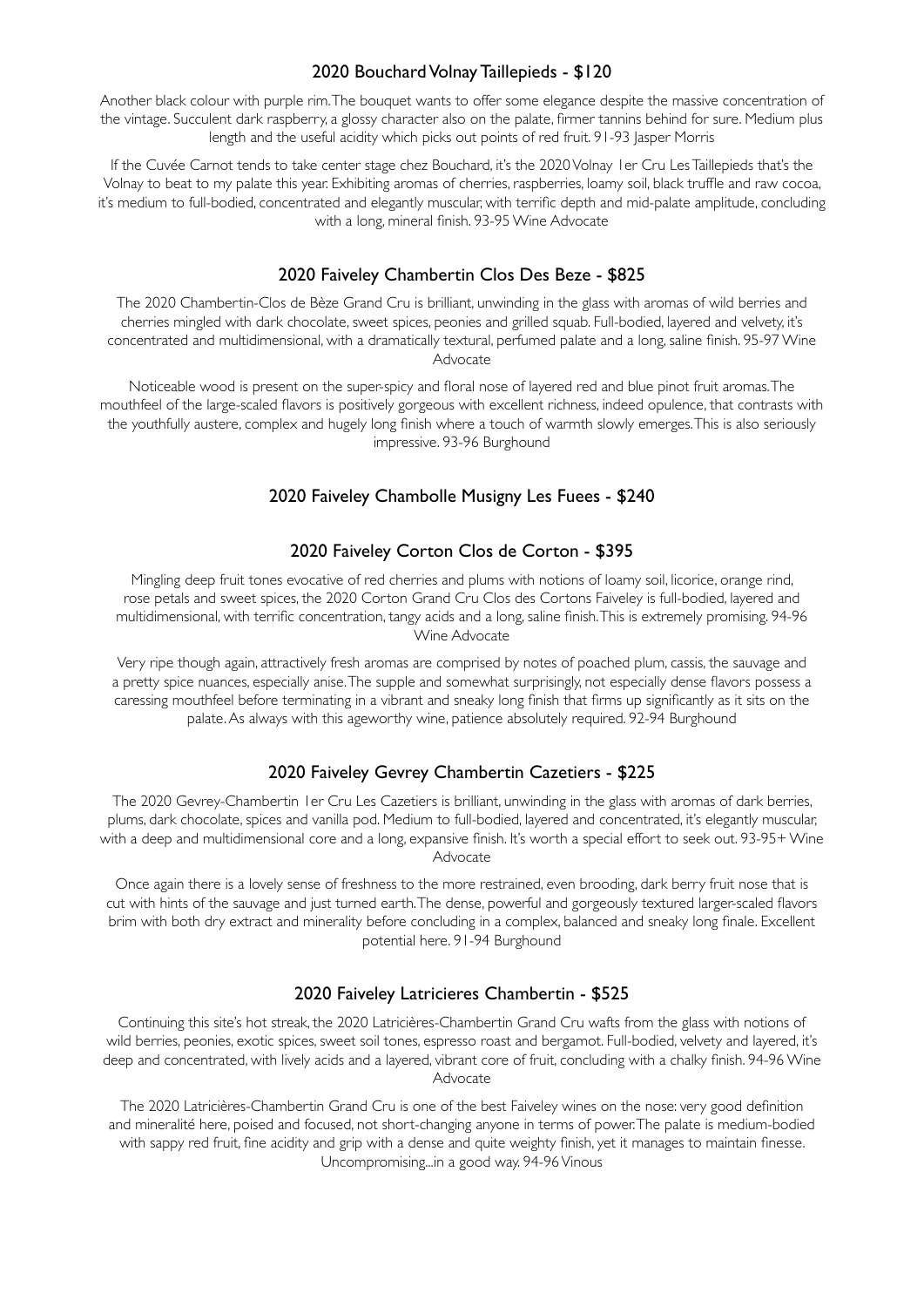# 2020 Faiveley Mazi Chambertin - \$525

The 2020 Mazis-Chambertin Grand Cru is deep and brooding, unfurling in the glass with aromas of blackberries, peonies, loamy soil and sweet soil tones. Full-bodied, ample and velvety, its concentrated core of fruit is framed by rich, powdery tannins and succulent acids. It's a worthy follow-up to the brilliant 2019. 93-95+ Wine Advocate

A discreet though still easily perceptible dollop of wood sets off very earthy aromas of various dark berries, humus and old leather. The rich, powerful and seriously concentrated big-bodied flavors possess impressive size, weight and power along with good minerality on the attractively textured and hugely long finale 92-94 Burghound

# 2020 Faiveley Nuits St George Les Porets - \$145

# 2020 Faiveley Nuits St George Les St George - \$240

Offering up aromas of dark berries, red plums, sweet spices and a deft framing of new oak, the 2020 Nuits-Saint-Georges 1er Cru Les Saint-Georges is medium to full-bodied, layered and complete, with a deep core of fruit, bright acids and powdery structuring tannins. This is a seamless, elegant wine that shows considerable promise. 92-94 Wine Advocate

This is aromatically actually quite similar to the Cazetiers if perhaps just a bit fresher still. The sleeker if slightly less concentrated and powerful flavors also brim with minerality and dry extract that does a fine job of buffering the tautly muscular, more austere and more structured finale. This too is most impressive. 91-94 Burghound

# 2020 Jadot Bonnes Mares - \$670

The 2020 Bonnes-Mares Grand Cru is very pure and harmonious on the nose with plush black cherry and cassis fruit, well-integrated oak and a floral aspect that becomes more prominent with time. The palate is well balanced with a fine bead of acidity, taut and fresh, lightly spiced with quite a vivacious, mineral-driven finish that retains superb definition. This is very impressive and bloomin' delicious (already!)96-98 Vinous

A wine with huge potential is the 2020 Bonnes-Mares Grand Cru (Domaine Louis Jadot). Unwinding in the glass with notes of raspberries, red cherries, vanilla pod, exotic spices and raw cocoa, it's full-bodied, deep and multidimensional, with an immensely concentrated core, powdery tannins and a tightly wound profile. This will be among the slowest to evolve of all the wines in the cellar, and also among the most long-lived. 94-96+ Wine Advocate

#### 2020 Jadot Chambertin Clos de Beze - \$670

The 2020 Chambertin Clos-de-Bèze Grand Cru has an intense, multi-faceted bouquet with vivacious black and red berry fruit, quite a noticeable marine/estuarine influence in the background. The palate is medium-bodied with sappy red berry fruit, fine acidity, taut and fresh with a harmonious, silky smooth finish. Lovely build in the mouth, this is a very well-crafted Clos-de-Bèze. 95-97 Vinous

The 2020 Chambertin Clos de Bèze Grand Cru (Domaine Louis Jadot) is excellent, wafting from the glass with aromas of orange rind, dark berries, cherries, licorice, black truffle and exotic spices. Full-bodied, velvety and multidimensional, it's layered and complete, with lively acids, ripe tannins and a long, resonant finish. This will be very long-lived. 94-96 Wine Advocate

#### 2020 Jadot Chambolle Musigny Les Fuees - \$190

The 2020 Chambolle-Musigny 1er Cru Les Fuées (Domaine Louis Jadot) reveals a deep bouquet of plums, dark berry fruit, exotic spices, orange rind and raw cocoa. Medium to full-bodied, velvety and concentrated, with powdery tannins, tangy acids and a mineral finish, it's a real success.92-94 Wine Advocate

2020 Chambolle-Musigny "Les Fuées": This is also quite floral-suffused with plenty of spice elements adding a touch of elegance to the ripe and mostly liqueur-like aromas of various dark berries. There is excellent underlying tension to the detailed and markedly finer though less powerful flavors that conclude in a moderately austere and sneaky long finale. This is a wine that should be reasonably approachable after 6 to 8 years but also one that should reward 12 to 15.

(91-93) 2032+ Burghound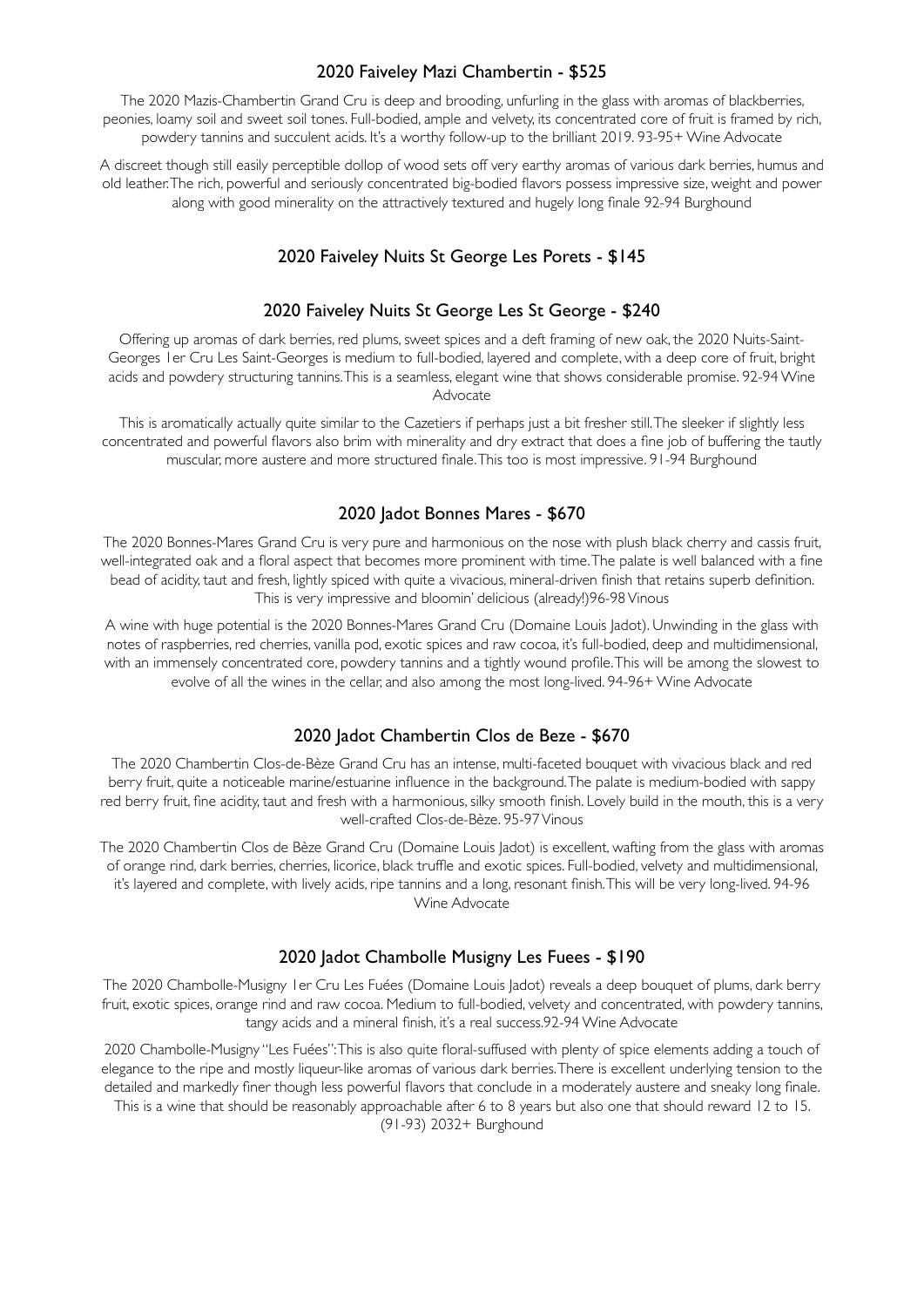# 2020 Jadot Chapelle Chambertin - \$415

The 2020 Chapelle-Chambertin Grand Cru has an exquisite bouquet with beautifully-defined brambly red fruit, undergrowth and minerals, an oyster shell scent becoming more intense with aeration. The palate is medium-bodied with chalky tannins, lightly spiced with a harmonious and cohesive finish that has real body and depth. Outstanding. 95- 97 Vinous

One of the more reserved wines in the range on the day of my visit was the 2020 Chapelle-Chambertin Grand Cru (Domaine Louis Jadot), a full-bodied, concentrated and vibrant wine evocative of red berries, pomegranate, sweet spices and rose petals. Deep and tightly wound, it will reward further élevage and bottle age, as the raw materials are of obviously high quality.93-95 Wine Advocate

# 2020 Jadot Corton Pougets - \$175

The 2020 Corton-Pougets Grand Cru is often one of Jadot's strongest cards amongst the Côte de Beaune reds and this is no different. It has a captivating bouquet with earthy red fruit, graphite, just a faint hint of menthol that emerges with time. The palate is medium-bodied with sappy red fruit, lightly spiced with a dash of white pepper towards the sustained finish. It will require several years in bottle to show its best, but it will be worth waiting for. 94-96 Vinous

The 2020 Corton-Pougets Grand Cru (Domaine des Héritiers Jadot) is excellent, mingling aromas of cherries and raspberries with notions of raw cocoa, orange rind, warm spices and smoke. Full-bodied, velvety and layered, it's deep and concentrated, with powdery tannins, bright acids and a long, resonant finish. 93-95 Wine Advocate

# 2020 Jadot Gevrey Chambertin Clos St Jacques - \$320

The 2020 Gevrey-Chambertin 1er Cru Clos Saint-Jacques (Domaine Louis Jadot) is shaping up brilliantly, wafting from the glass with aromas of raspberries and plums mingled with sweet spices, orange rind and peonies. Medium to fullbodied, velvety and concentrated, it's bright and precise, with a layered core of fruit and a long, penetrating finish. 93-95 Wine Advocate

The 2020 Gevrey-Chambertin Clos Saint-Jacques 1er Cru has a well-defined bouquet with crisp blackberry, briary, crushed stone and light eucalyptus aromas that blossom with aeration. The palate is medium-bodied with supple tannins, fine acidity, fleshy and harmonious with a touch of spice towards its very cohesive and sustained finish. Classy. 93-95 Vinous

#### 2020 Jadot Monthelie Champs Fulliot - \$74.99

The 2020 Monthélie Les Champs Fulliot 1er Cru has a mixture of red and black fruit on the nose, hints of loam and espresso emerging with time. It just needs to cohere during its barrel maturation. The palate is medium-bodied with sappy red fruit, fine structure, beautifully integrated oak that lends this a real sheen towards the finish. This Monthelie comes highly recommended.90-92 Vinous

2020 Monthélie "Champs Fulliot": A perfumed and very pretty nose freely reveals its aromatic profile of dark raspberry, black pinot and violet. There is slightly better volume to the delicious and palate coating medium-bodied flavors that display focused power on the dusty, youthfully austere and serious finale. At least some patience would be beneficial. (89-92) 2028+ Burghound

#### 2020 Jadot Pommard Grands Epenots - \$145

Notes of sweet spices, wild berries, licorice, loamy soil and smoke introduce the 2020 Pommard 1er Cru Les Grand Epenots (Maison Louis Jadot), a medium to full-bodied, rich and fleshy wine, with a deep core of fruit and plenty of chewy tannin. 90-92+ Wine Advocate

2020 Pommard "Grand Epenots": This is actually quite aromatically similar to the straight Pommard but with a bit better layering. There is however notably better size, weight and volume to the medium weight plus flavors that possess a caressing and highly seductive, indeed almost velvety, texture that is primarily due to the abundance of dry extract that helps to buffer the very firm, dusty and decidedly austere finale. Many of these 2020s in the Jadot range could reasonably approached in their youth but this particular example, excellent though it may be, isn't one of them. (91-93) 2032+ Burghound